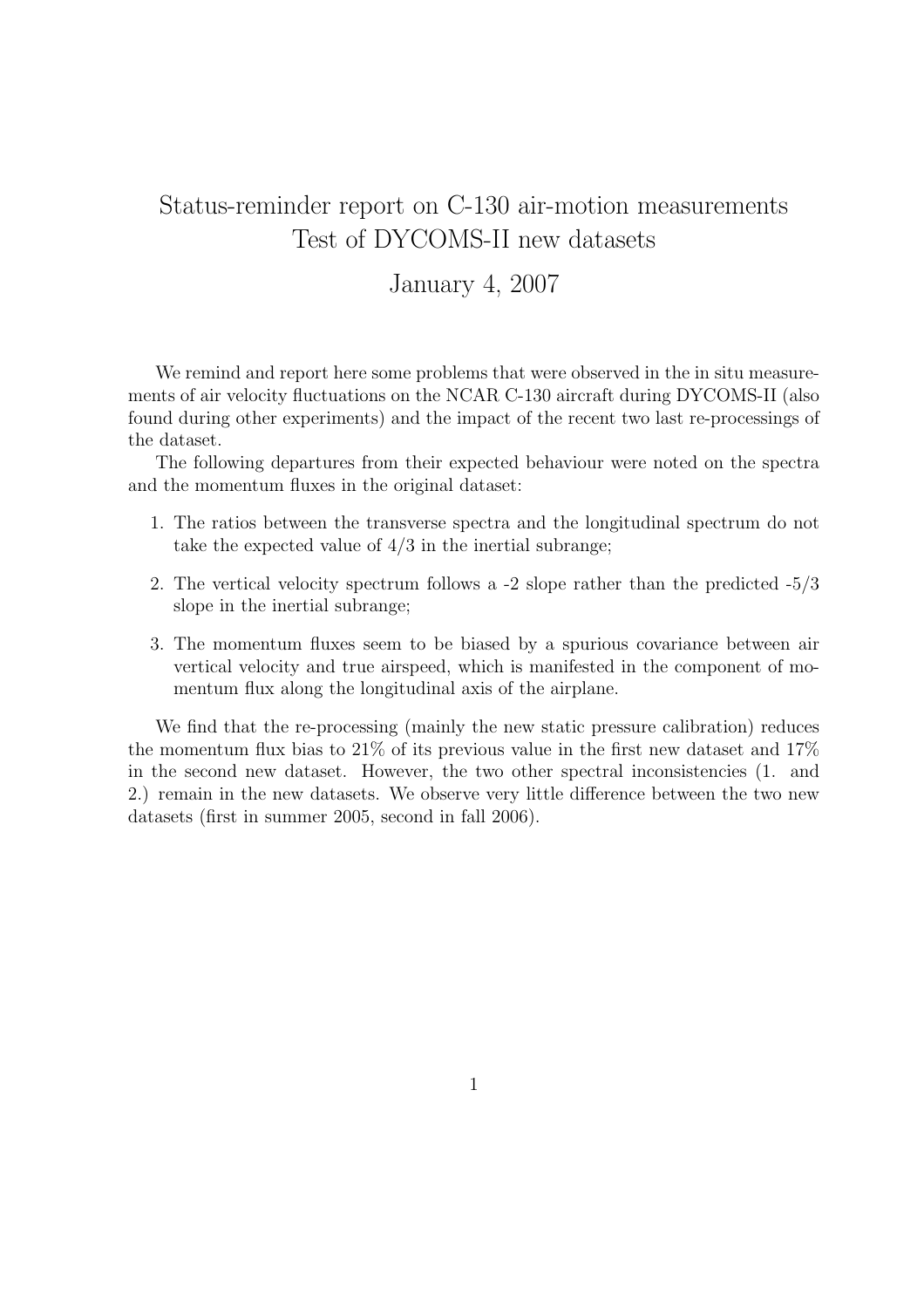### Notation:

- $u_a$ : True airspeed  $(TASHC)$ ,
- $u_p$ : Ground speed (function of  $VEWC$  and  $VNSC$ ),
- u: East component of the wind  $(UIC)$ ,
- v: North component of the wind  $(VIC)$ ,
- w: Vertical gust component  $(WIC)$ ,
- $u_x$ : Longitudinal component  $(UXC)$ ,
- $v_y$ : Lateral component  $(VYC)$ ,
- $u'$ : fluctuations of  $u$ ,
- $\langle u'w' \rangle$ : Covariance between u and w, calculated on 2.5 minutes segments.

The true heading angle chosen to represent each flux measurement is the true heading angle corresponding to the middle of the time segment.

The spectra calculation was also based on 2.5 minutes segments.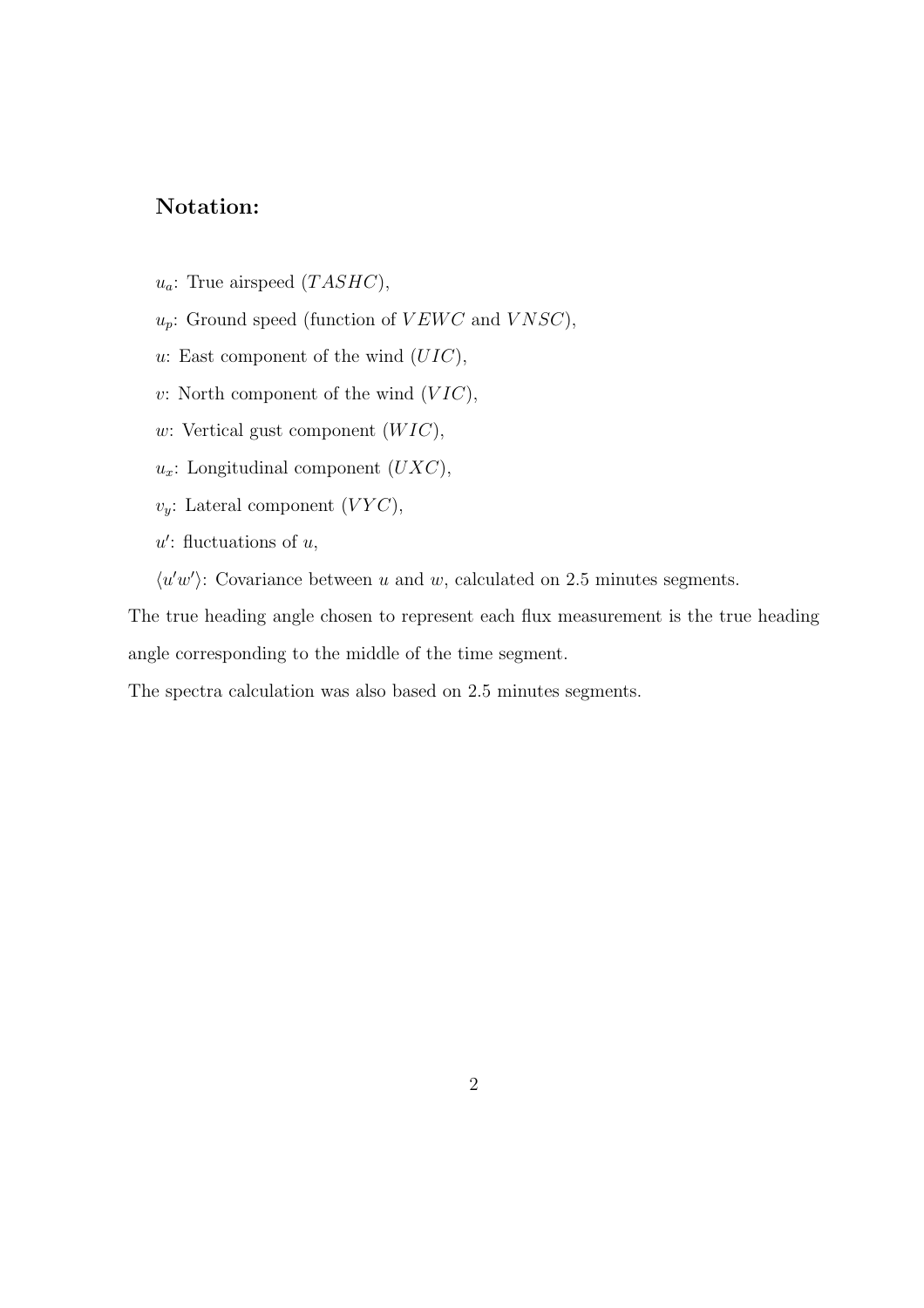We discuss here the momentum fluxes and spectra calculated for the circles flown during DYCOMS-II for three kinds of datasets. The first is the dataset that was available to the DYCOMS-II community. The second is a re-processed dataset in summer 2005, with mainly a change of the static pressure calibration (static and dynamic pressure in the new run are dependent upon angle of attack instead of the raw QC) and true airspeed adjusted to account of mall leak in the pitot/static system. The third is a re-processed dataset in fall 2006, with the same change of static pressure calibration, same adjustment of true airspeed to account of the leak in the pitot/static system and an additional corrective link between IRS and GPS ground speeds tightened up to 120 seconds - down from 600 seconds.

That might be the only difference between the first and the second new datasets. To be confirmed by Allen.)

All boundary-layer circle legs of all flights are considered (RF0- 1, 2, 3, 4, 5, 7, 8).

### Momentum fluxes

In the first set of figures, East and North components of the momentum fluxes, as well as the longitudinal and transverse components are displayed as a function of the true heading angle.

Calculating the momentum fluxes during DYCOMS-II along each circle of all the 7 flights, we found an unexpected dependence on the true heading angle for  $\langle u'w' \rangle$ and  $\langle v'w' \rangle$  in the original dataset (see Fig. 1). A real sinusoidal dependence on angle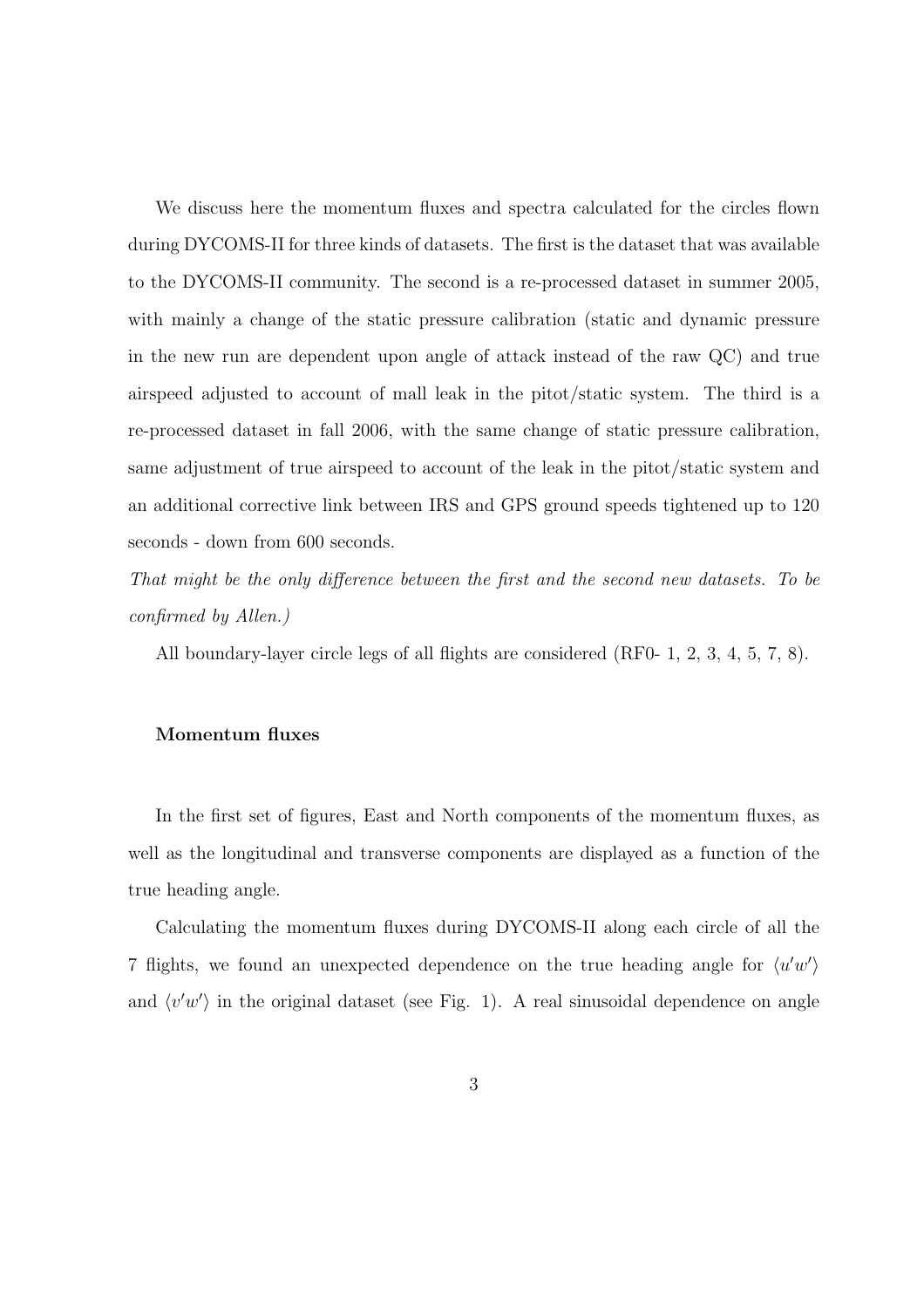around the circle of a given flight could be possible only if there were a real horizontal gradient of the flux. But the circle flown in the opposite direction should then show the exact opposite sinusoid. From one level to the other and from one flight to the other, the horizontal gradient would also likely have a different direction and would lead to different phase shifts in the sinusoid on different days. Therefore we would not expect see such a sinusoid when all the legs are combined.

This heading-dependence is due to a spurious covariance between the true air speed and the vertical velocity (Fig. 7, top panel). Since  $u_x \approx u_a - u_p$ , and since we do not observe the same covariance between the ground speed and the vertical velocity (Fig. 7, bottom panel), the covariance between  $u_a$  and w is manifested by a bias in  $\langle u'_x w' \rangle$  (see also Fig. 10).

The equations

$$
\langle u'w' \rangle = \langle u'_x w' \rangle \sin \psi - \langle v'_y w' \rangle \cos \psi \tag{1}
$$

$$
\langle v'w'\rangle = \langle u'_x w'\rangle \cos \psi + \langle v'_y w'\rangle \sin \psi \tag{2}
$$

show that any bias in  $\langle u'_x w' \rangle$  leads to a spurious sinusoidal signal in  $\langle u'w' \rangle$  and  $\langle v'w' \rangle$ as function of true heading angle.

A new static pressure calibration has been used in the new datasets. In the original dataset, the calibration is calculated as a linear function of the dynamic pressure. The new calibration of is calculated as a linear function of the ratio of the attack angle differential pressure to the dynamic pressure.

The covariance between  $u_a$  and  $w$  is reduced in the re-processed datasets (Fig. 8 and 9); therefore so is the bias of the longitudinal momentum flux  $\langle u'_x w' \rangle$  (Fig. 5, 6, 11 and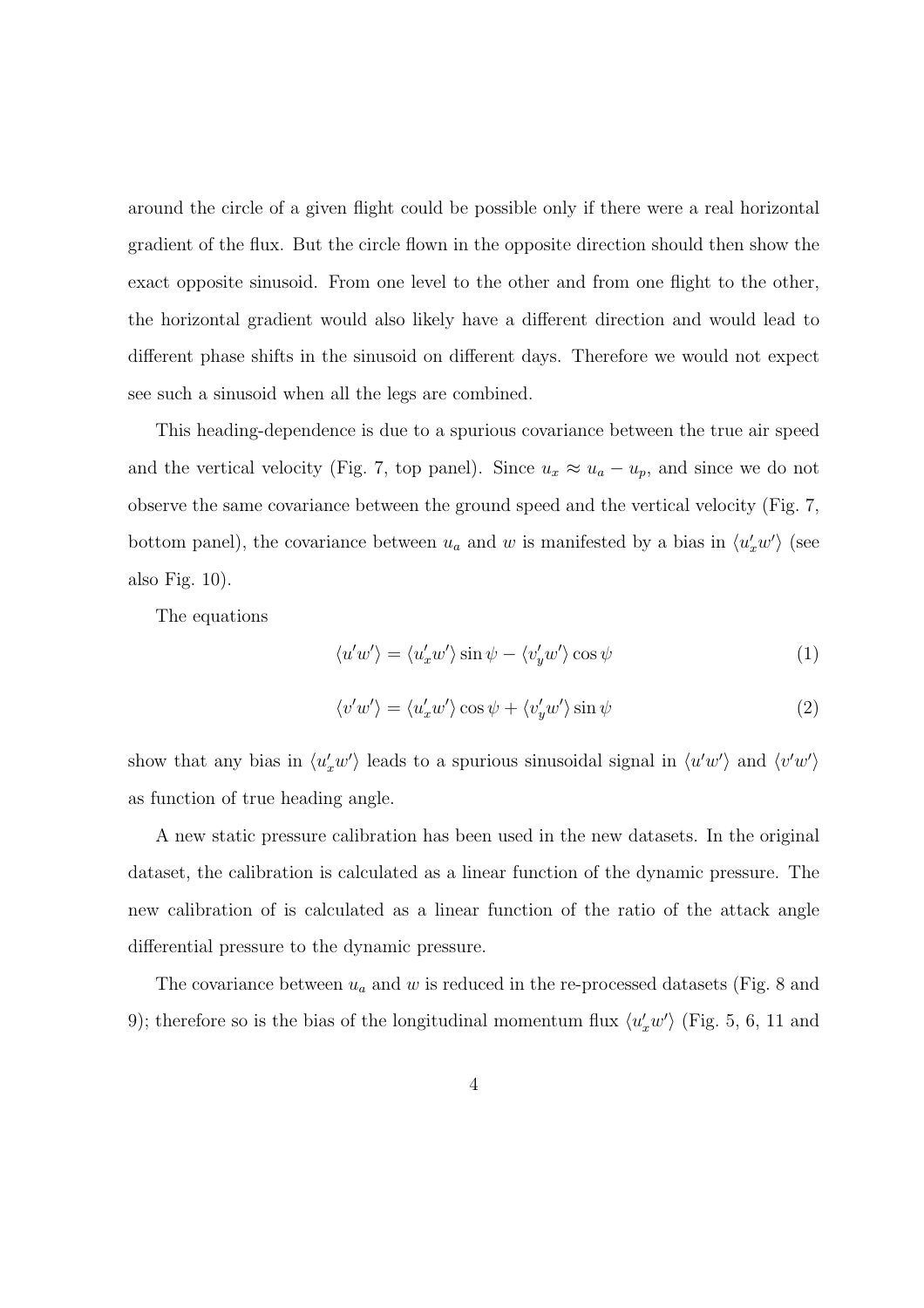12). Consequently, the spurious sinusoidal curve on the East and North component of the momentum fluxes is attenuated in the new datasets (Fig. 2 and 3) (to 25% of its previous value).

In the original dataset, we found a significant coherence between true air speed and vertical velocity around 0.3 Hz. Fig. 19 shows that this coherence is now much reduced in this range, but slightly increased at around 3 Hz.

#### Spectra

Fig. 16 shows that the new calibration attenuates the spectral energy of the longitudinal component in the same range of 0.3 Hz mentioned above, while the spectra of the lateral and vertical components are slightly changed by the new calibration, with more energy around 0.2 Hz. The observation of a steeper (than -5/3) slope for the vertical component and of a ratio close to 1 between transverse and longitudinal spectra rather than the theoretical 4/3 (not shown), remain in the new dataset (Fig. 13, 14 and 15).

There are very small change from the first new dataset to the second new dataset, at very high frequency (Fig. 16, 17 and 18).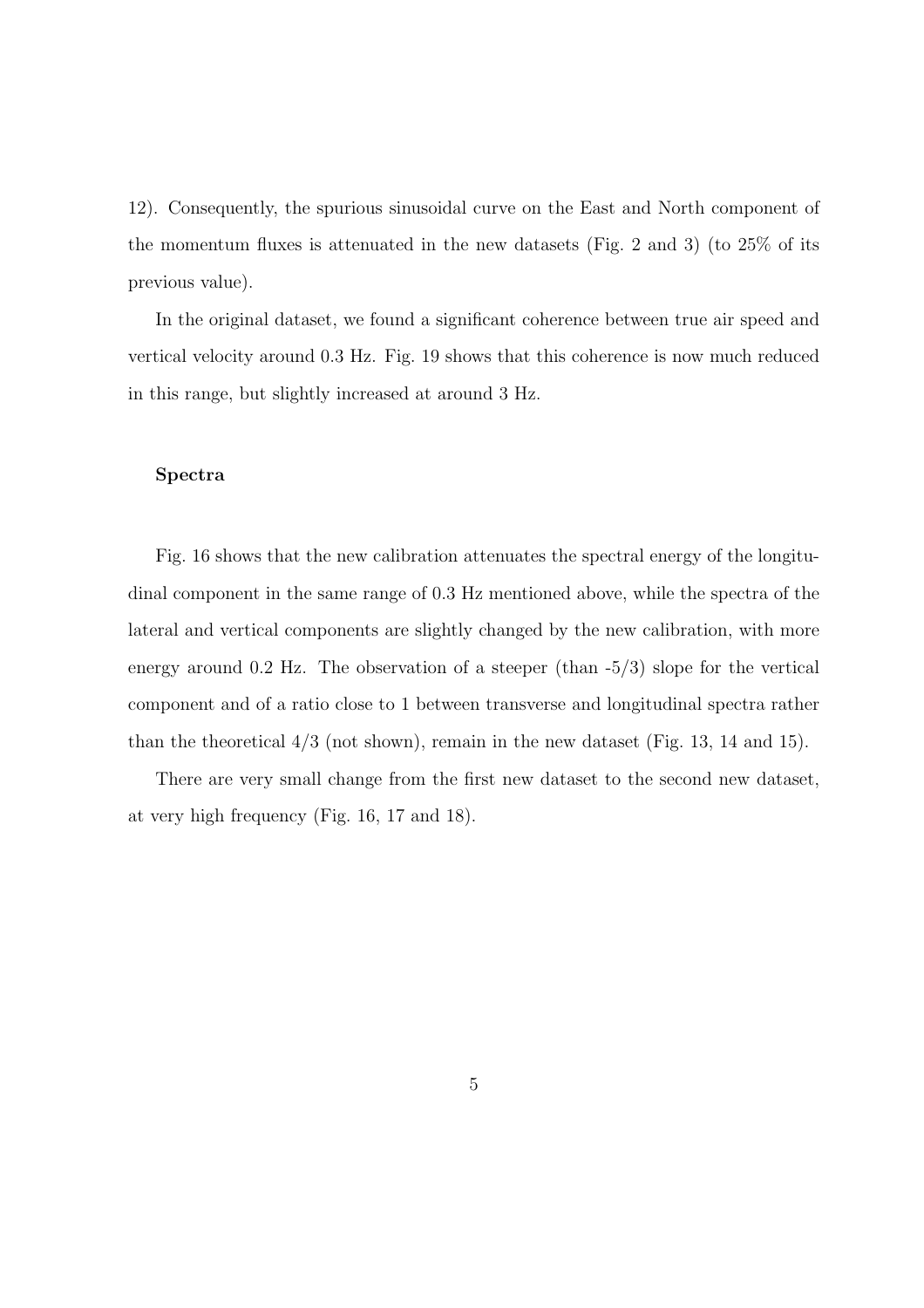

Figure 1: East (top) and North (bottom) components of the vertical momentum flux, as a function of the true heading angle, for all legs and all flights. Original dataset.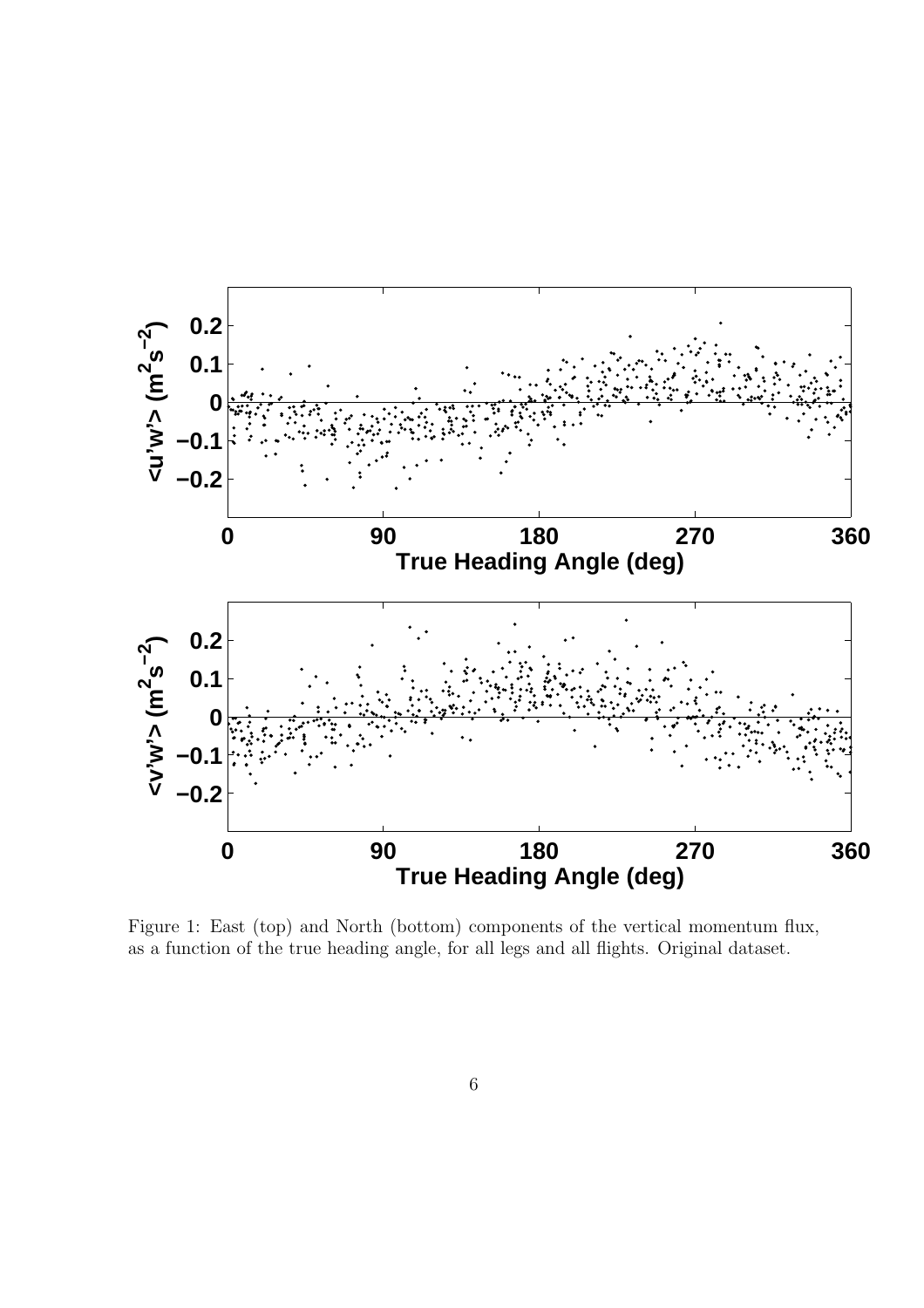

Figure 2: East (top) and North (bottom) component of the vertical momentum flux, as a function of the true heading angle for all legs and all flights. First new dataset (summer 2005).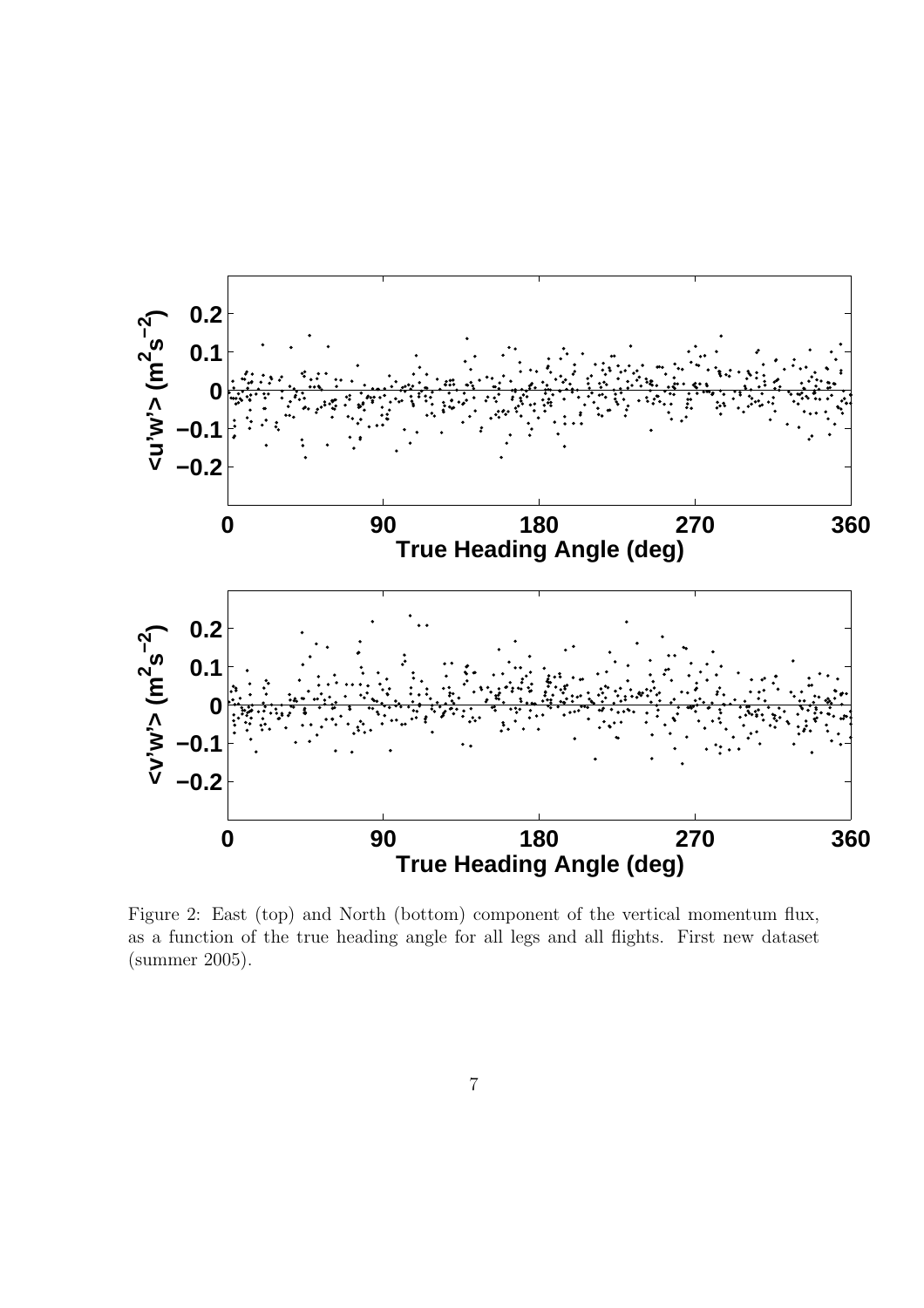

Figure 3: East (top) and North (bottom) component of the vertical momentum flux, as a function of the true heading angle for all legs and all flights. Second new dataset (fall 2006).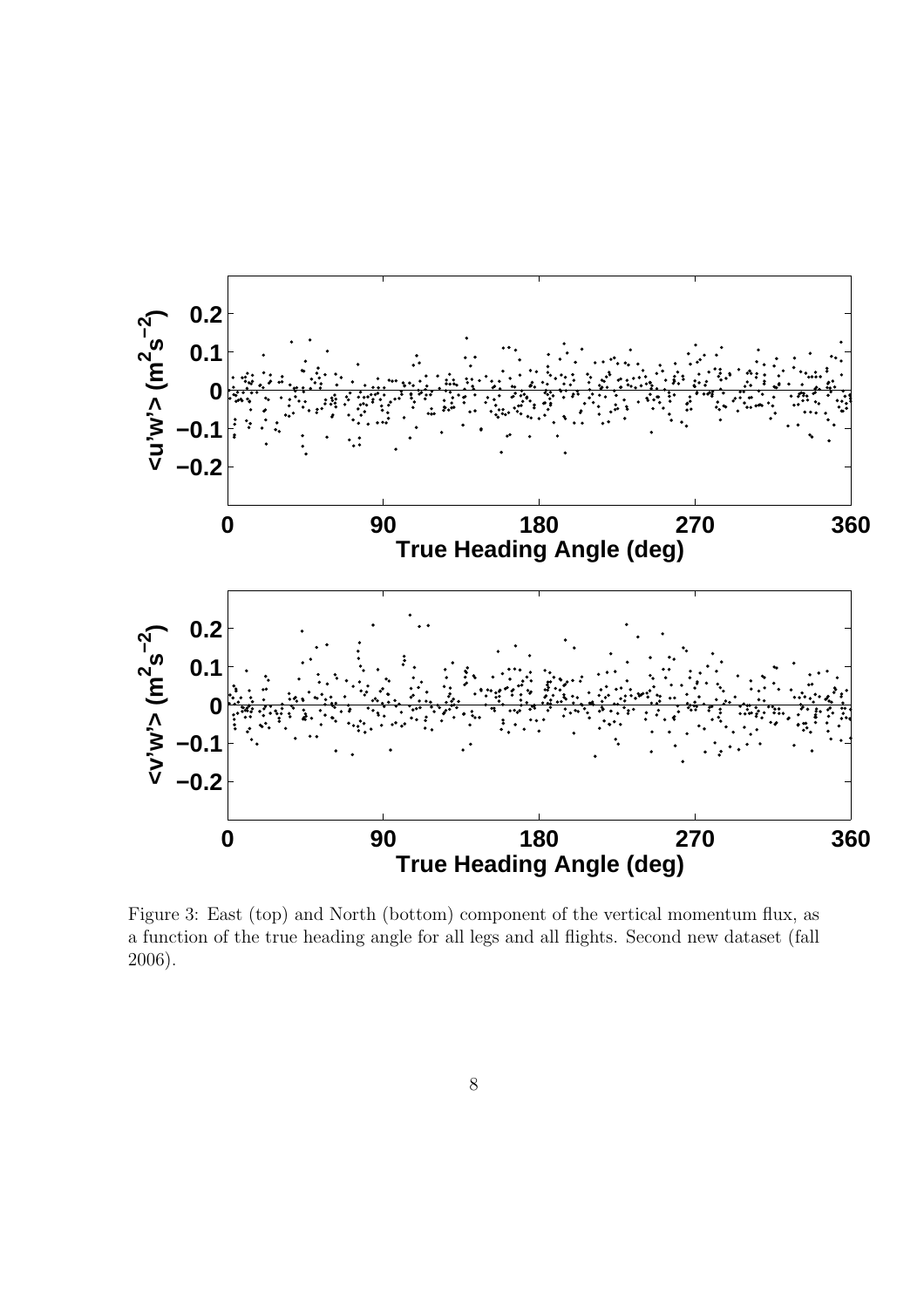

Figure 4: Longitudinal (top) and transverse (bottom) components of the vertical momentum flux, as a function of the true heading angle, for all legs and all flights. Original dataset.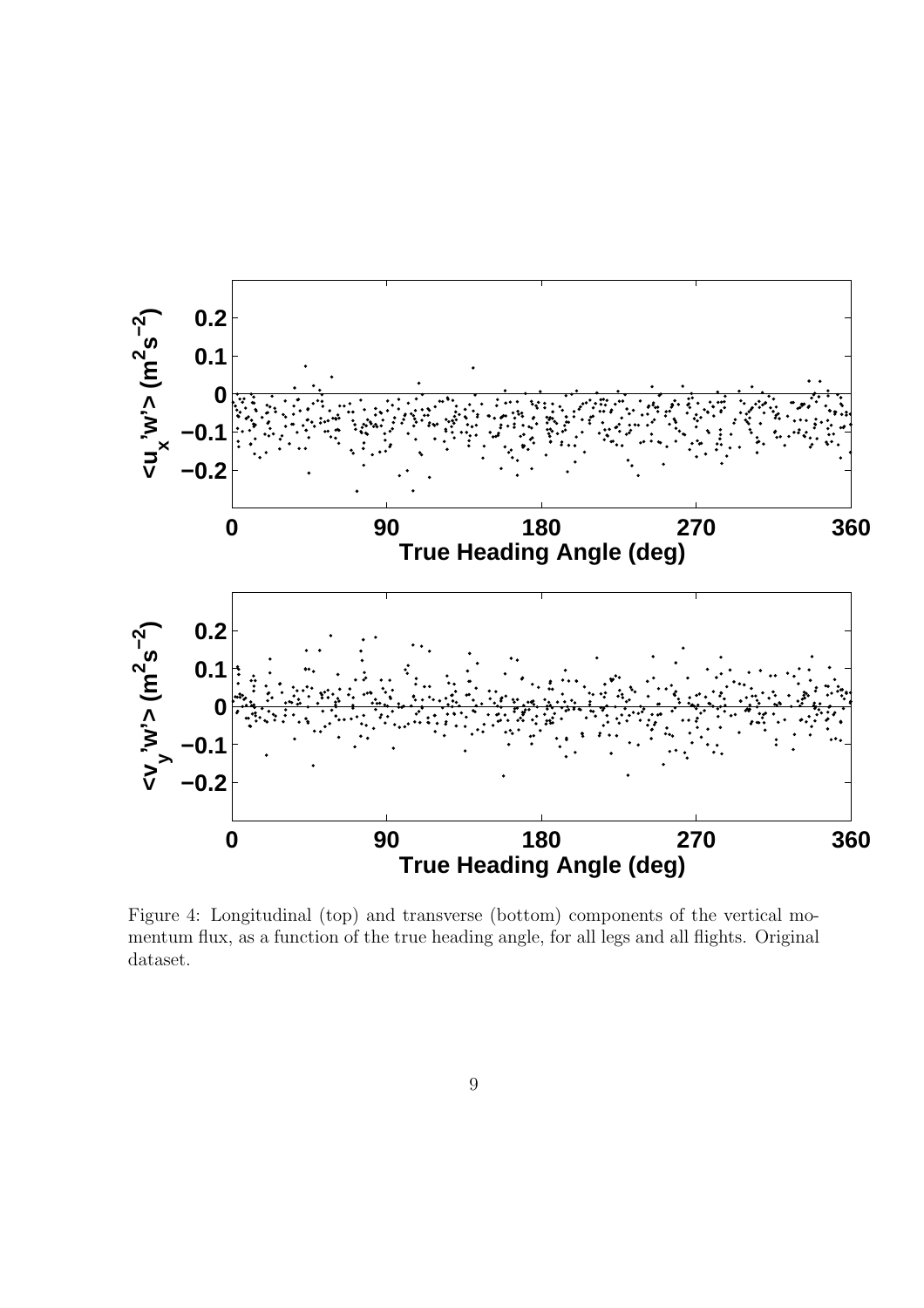

Figure 5: Longitudinal (top) and transverse (bottom) components of the vertical momentum flux, as a function of the true heading angle, for all legs and all flights. First new dataset (summer 2005).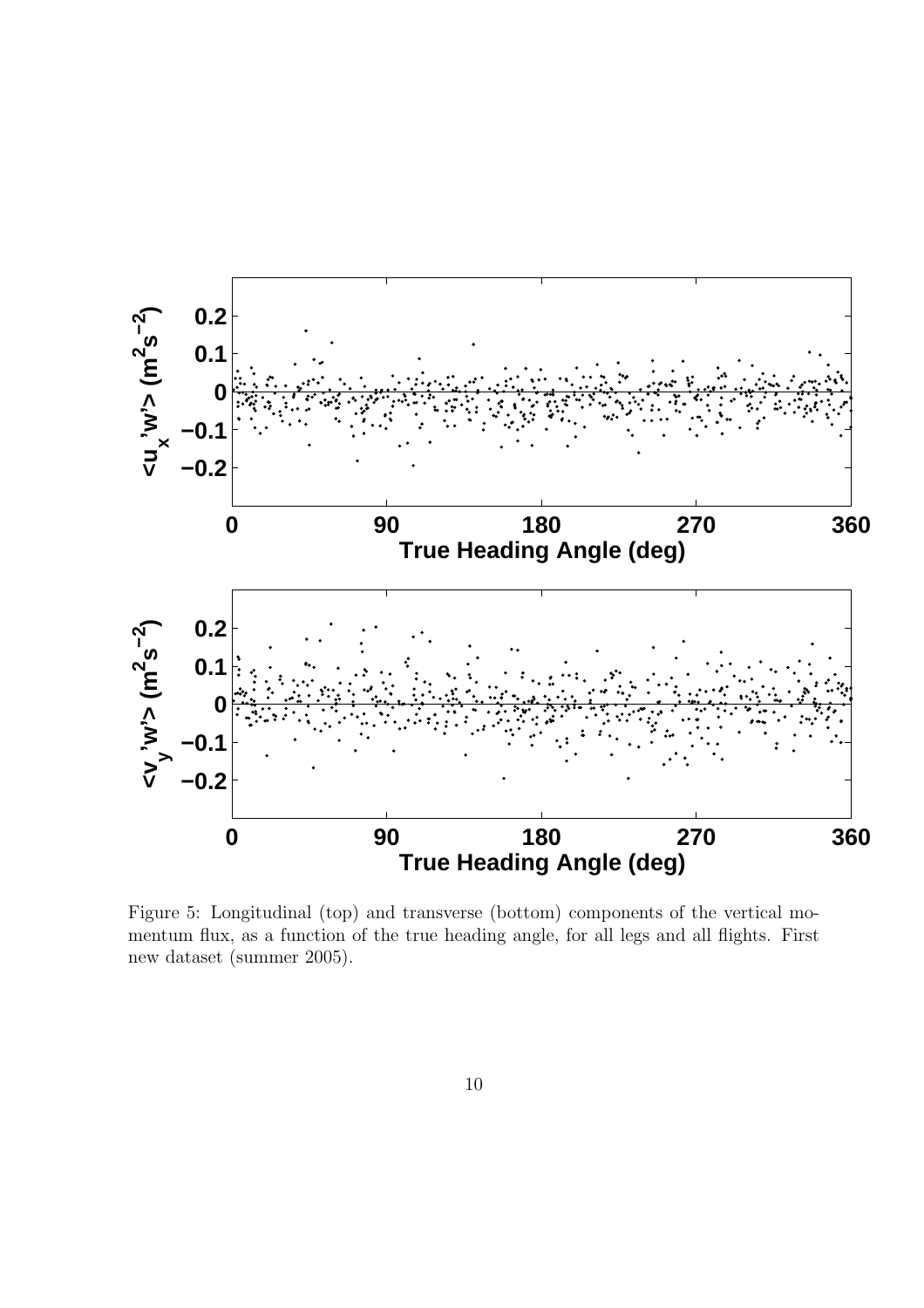

Figure 6: Longitudinal (top) and transverse (bottom) components of the vertical momentum flux, as a function of the true heading angle, for all legs and all flights. Second new dataset (fall 2007).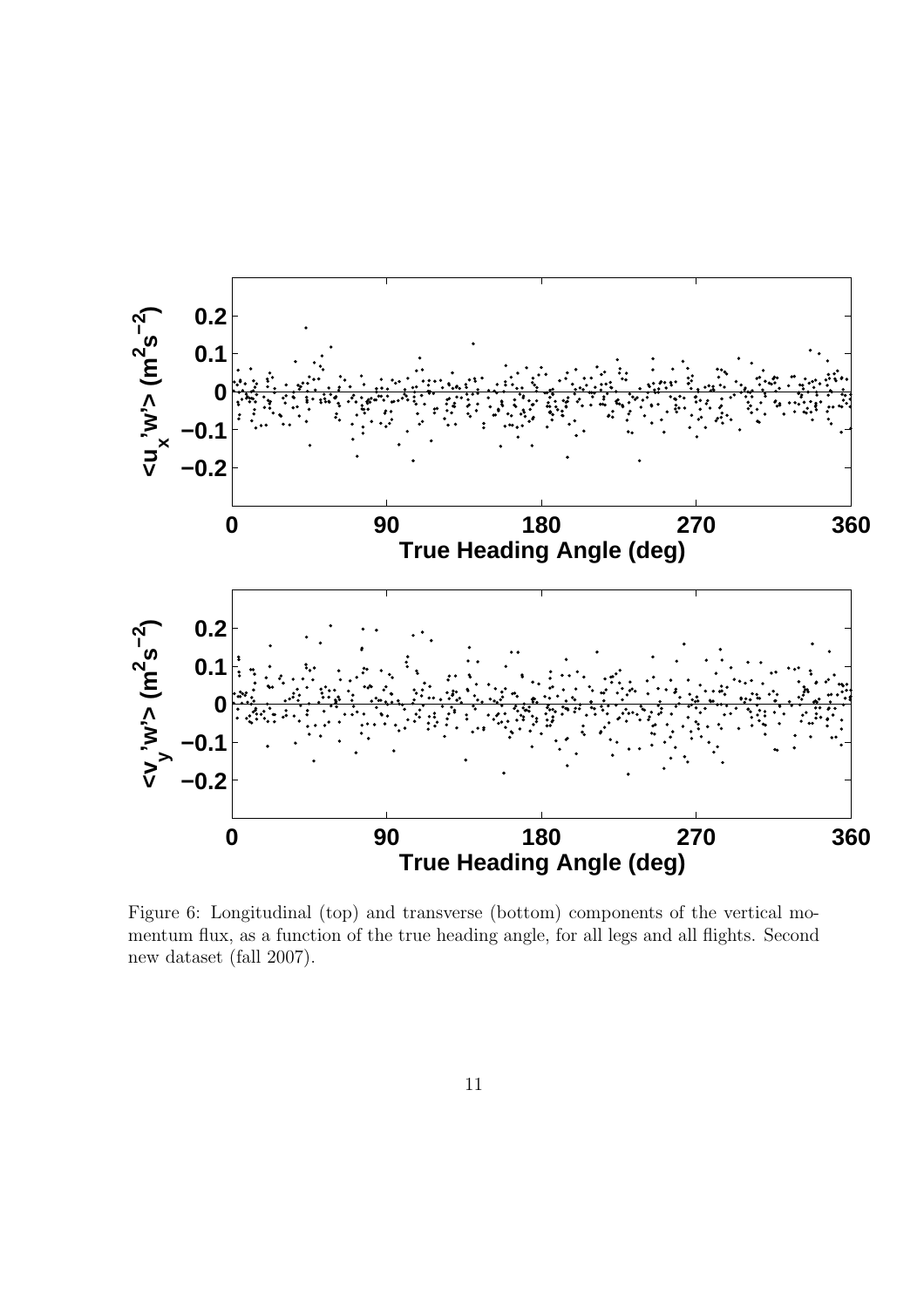

Figure 7: Covariance between the true air speed and the vertical velocity (top) and between the ground speed and the vertical velocity (bottom), as a function of the true heading angle, for all legs and all flights. Original dataset.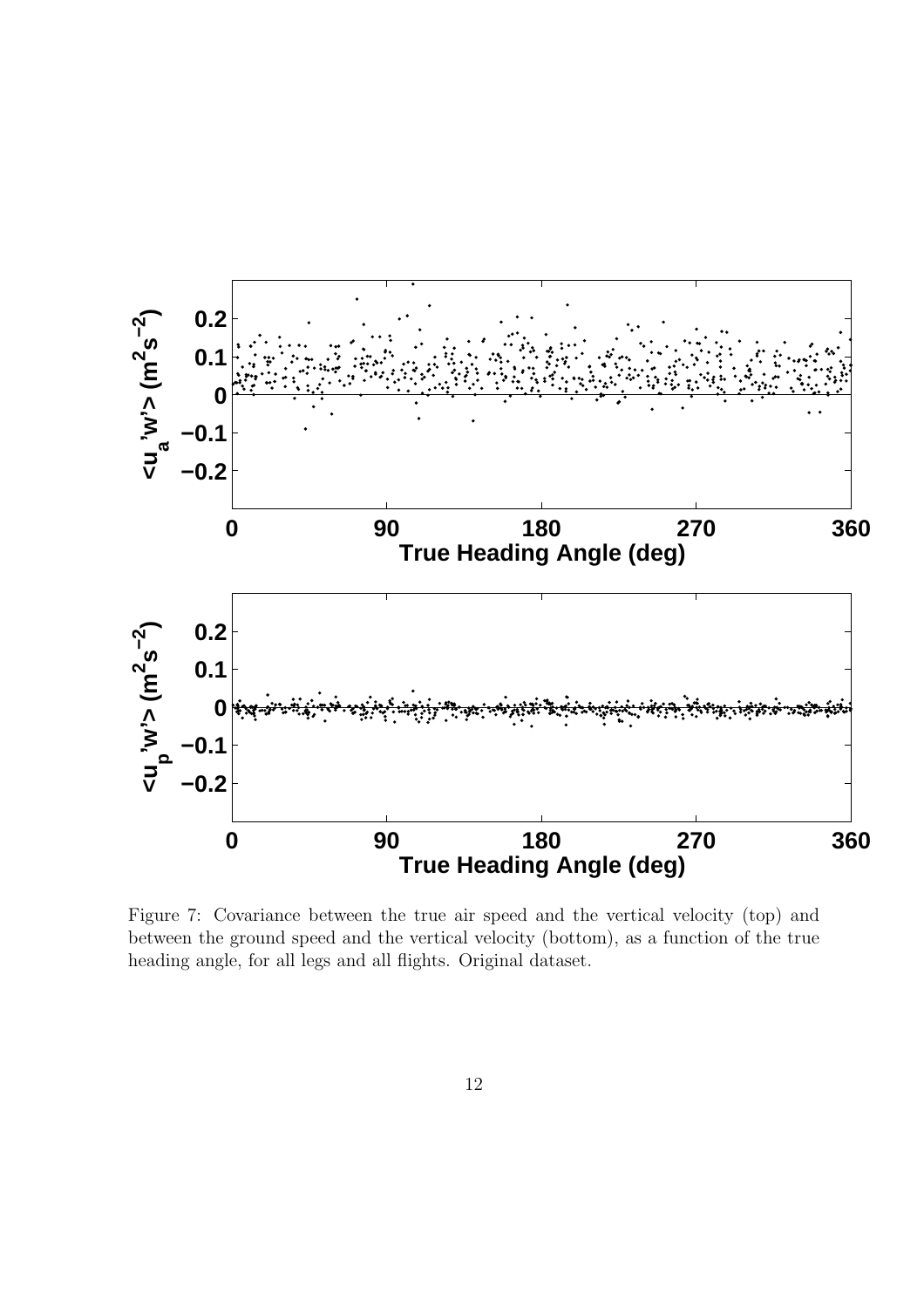

Figure 8: Covariance between the true air speed and the vertical velocity (top) and between the ground speed and the vertical velocity (bottom), as a function of the true heading angle, for all legs and all flights. First new dataset (summer 2005).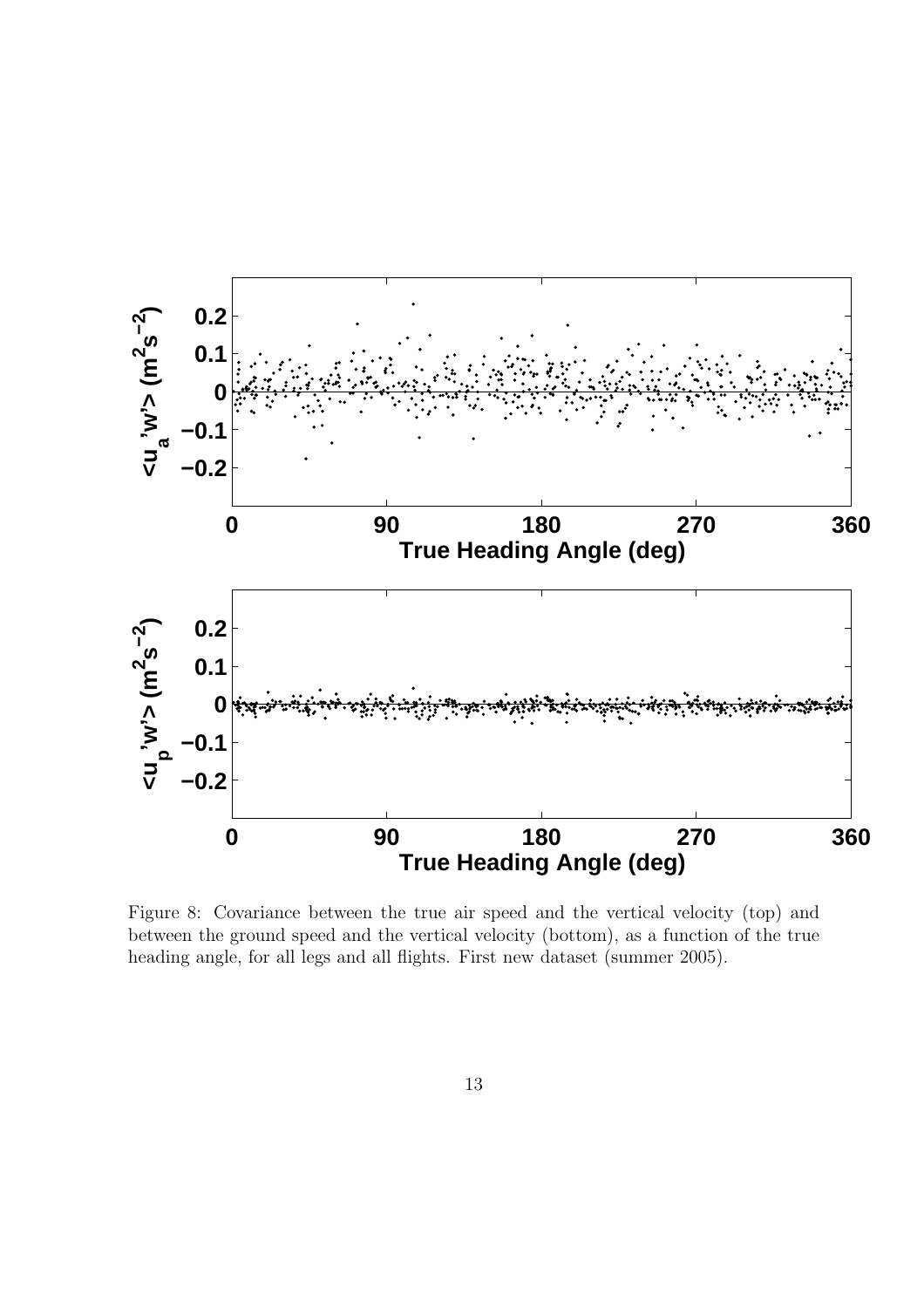

Figure 9: Covariance between the true air speed and the vertical velocity (top) and between the ground speed and the vertical velocity (bottom), as a function of the true heading angle, for all legs and all flights. Second new dataset (fall 2007).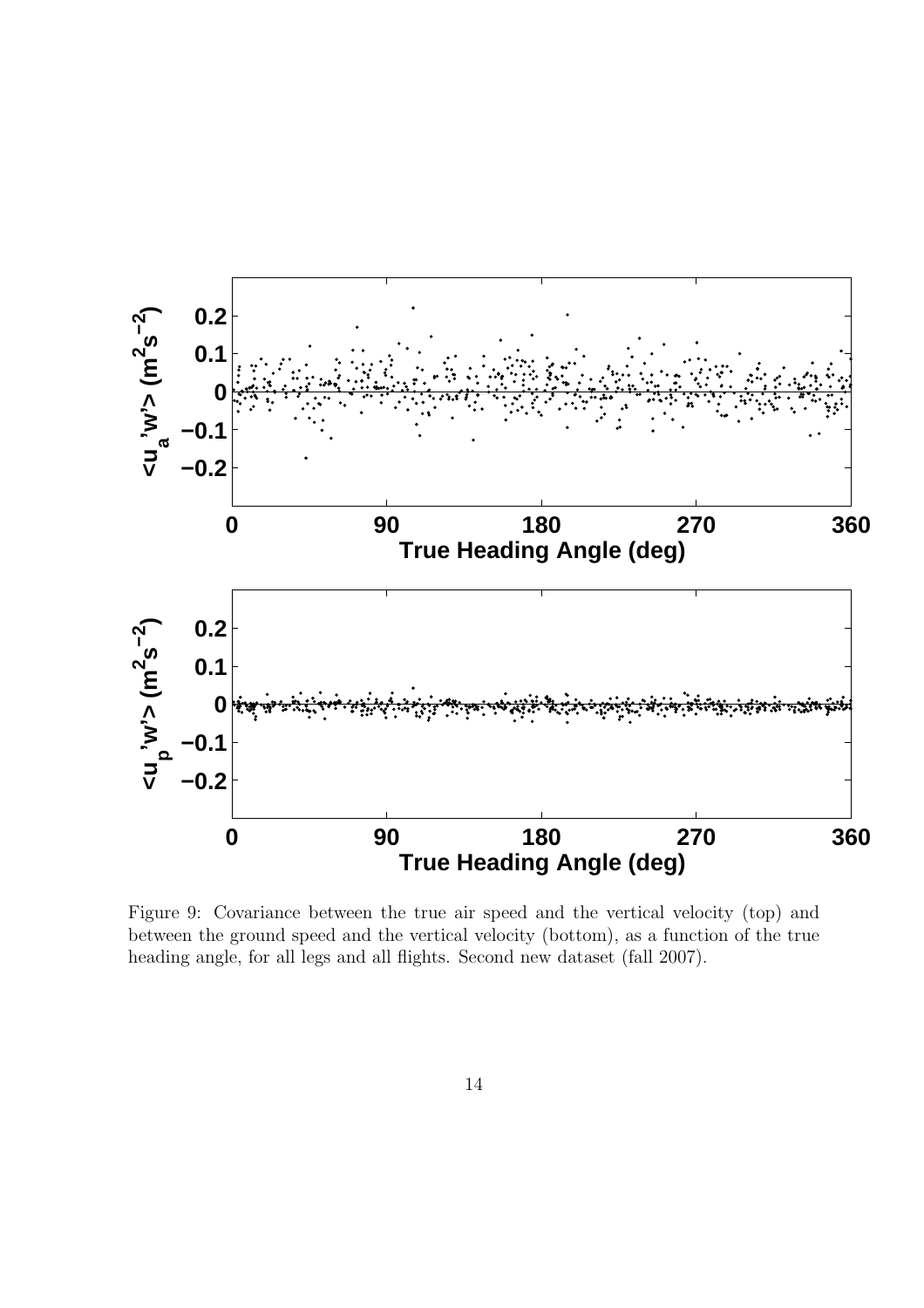

Figure 10: Distributions of the longitudinal (top) and transverse (bottom) components of the momentum flux. All legs and all flights are included. Old dataset.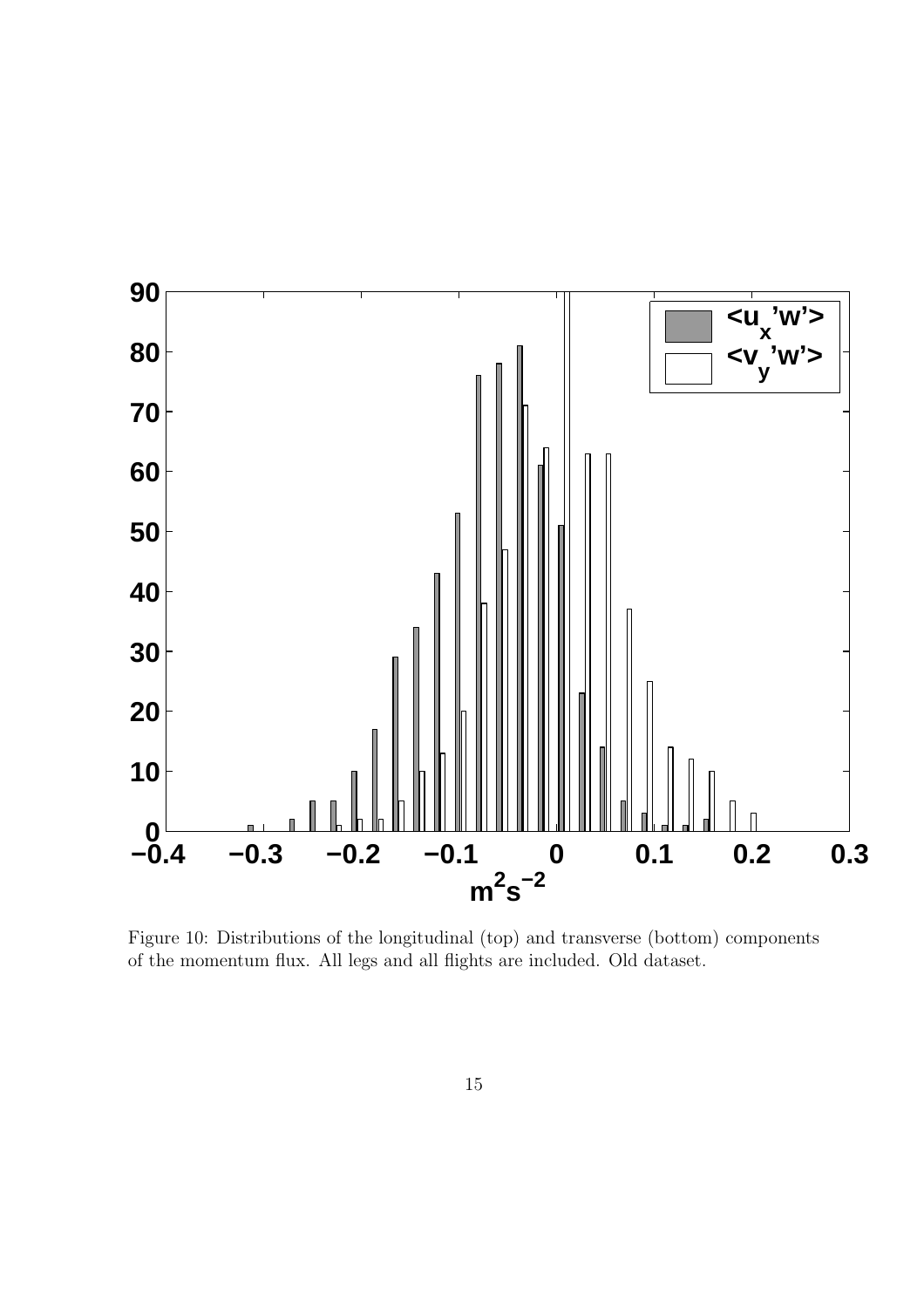

Figure 11: Distributions of the longitudinal (top) and transverse (bottom) components of the momentum flux. All legs and all flights are included. First new dataset (summer 2005).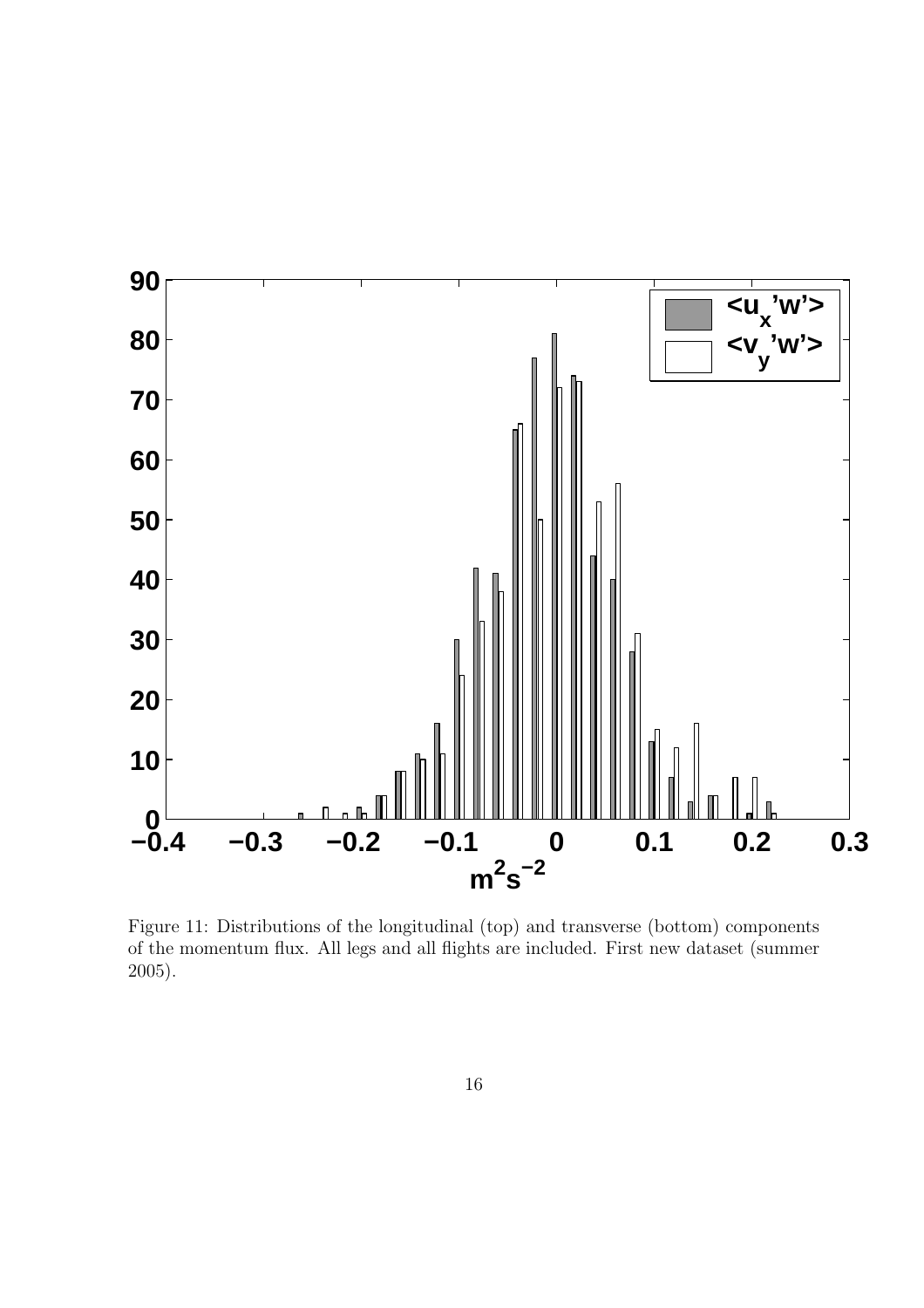

Figure 12: Distributions of the longitudinal (top) and transverse (bottom) components of the momentum flux. All legs and all flights are included. Second new dataset (fall 2007).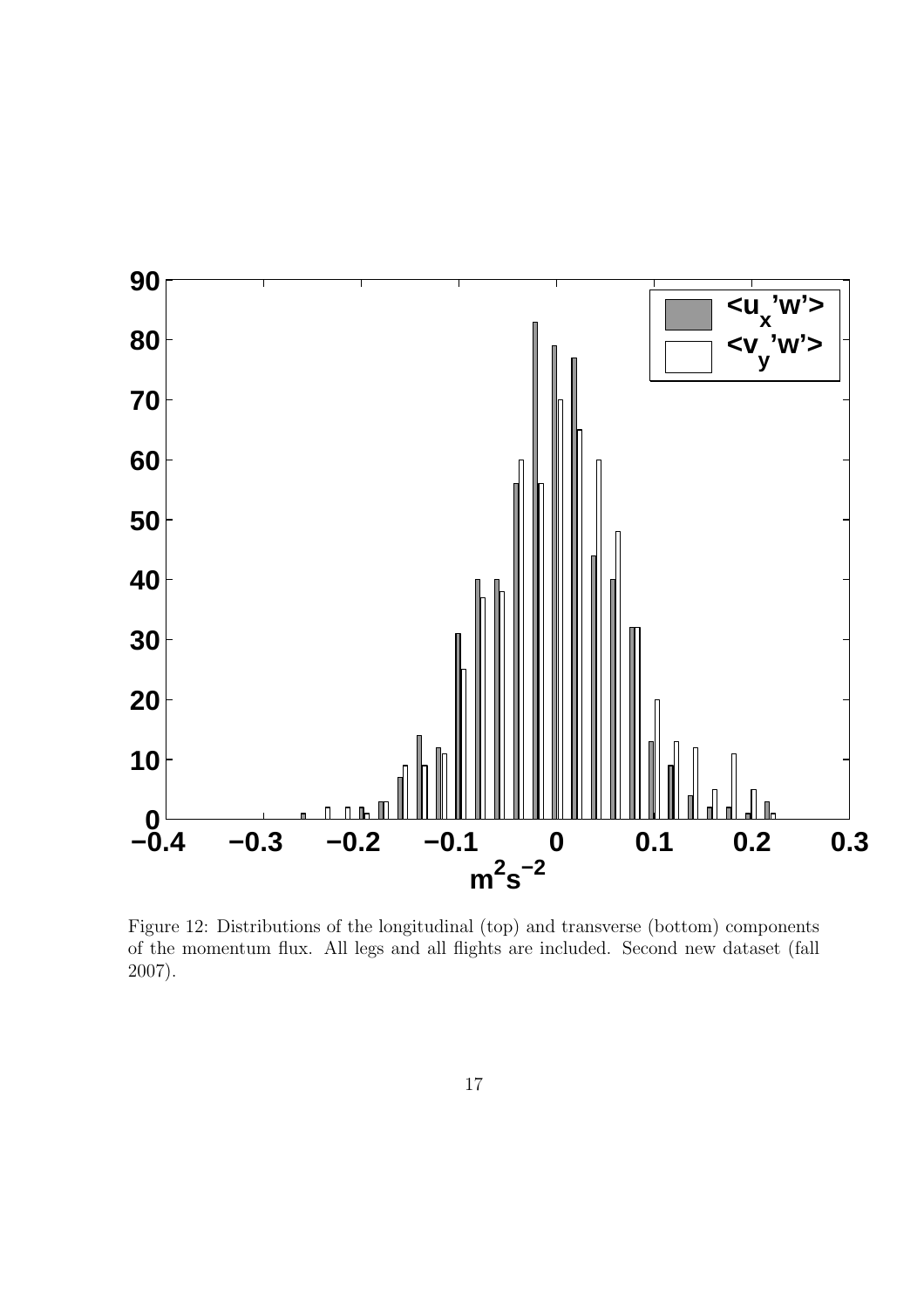

Figure 13: Mean spectrum of the three component of the wind  $(u_x, v_y, w)$  over all legs and flights, for the original dataset.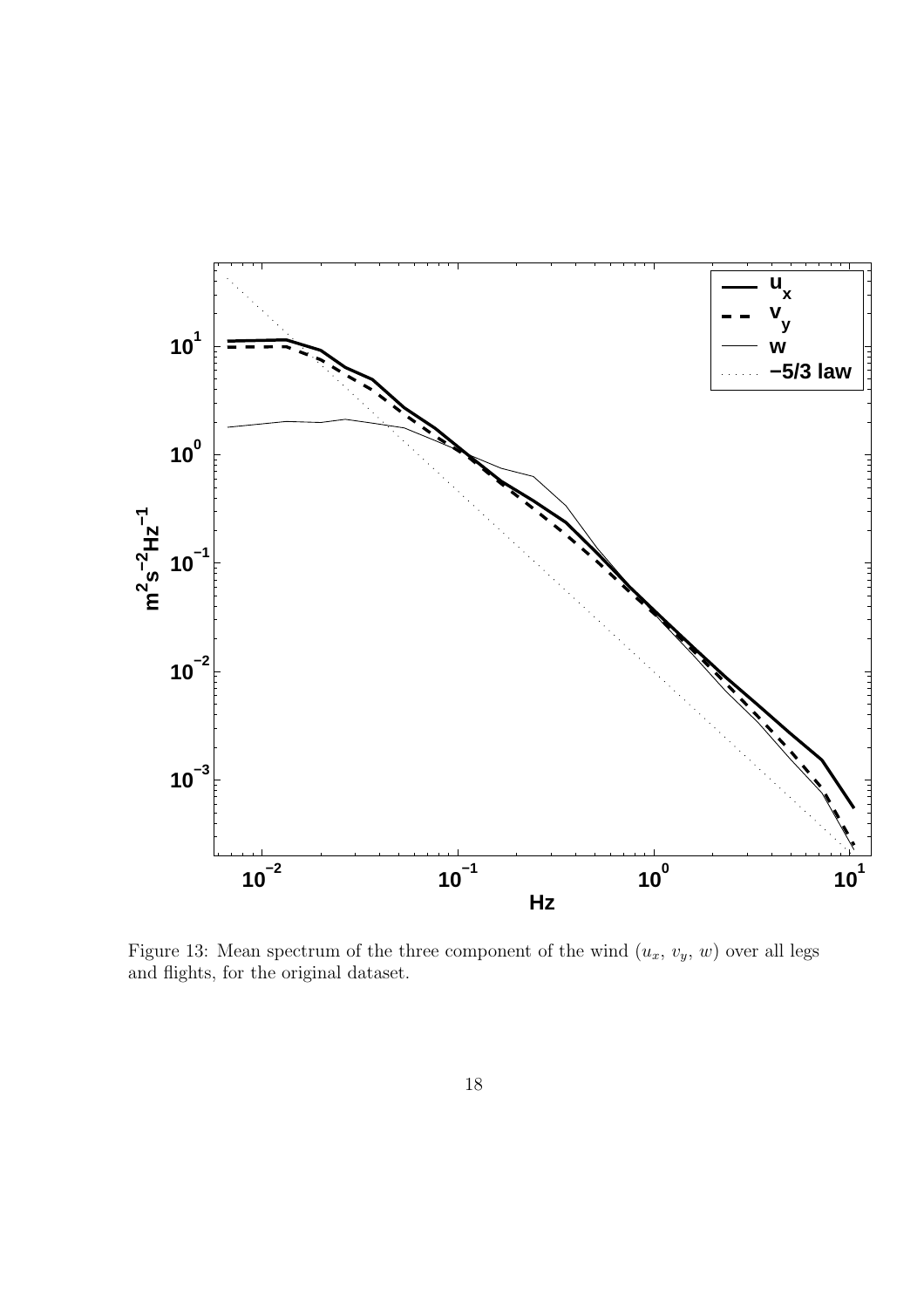

Figure 14: Mean spectrum of the three component of the wind  $(u_x, v_y, w)$  over all legs and flights, for the first new dataset.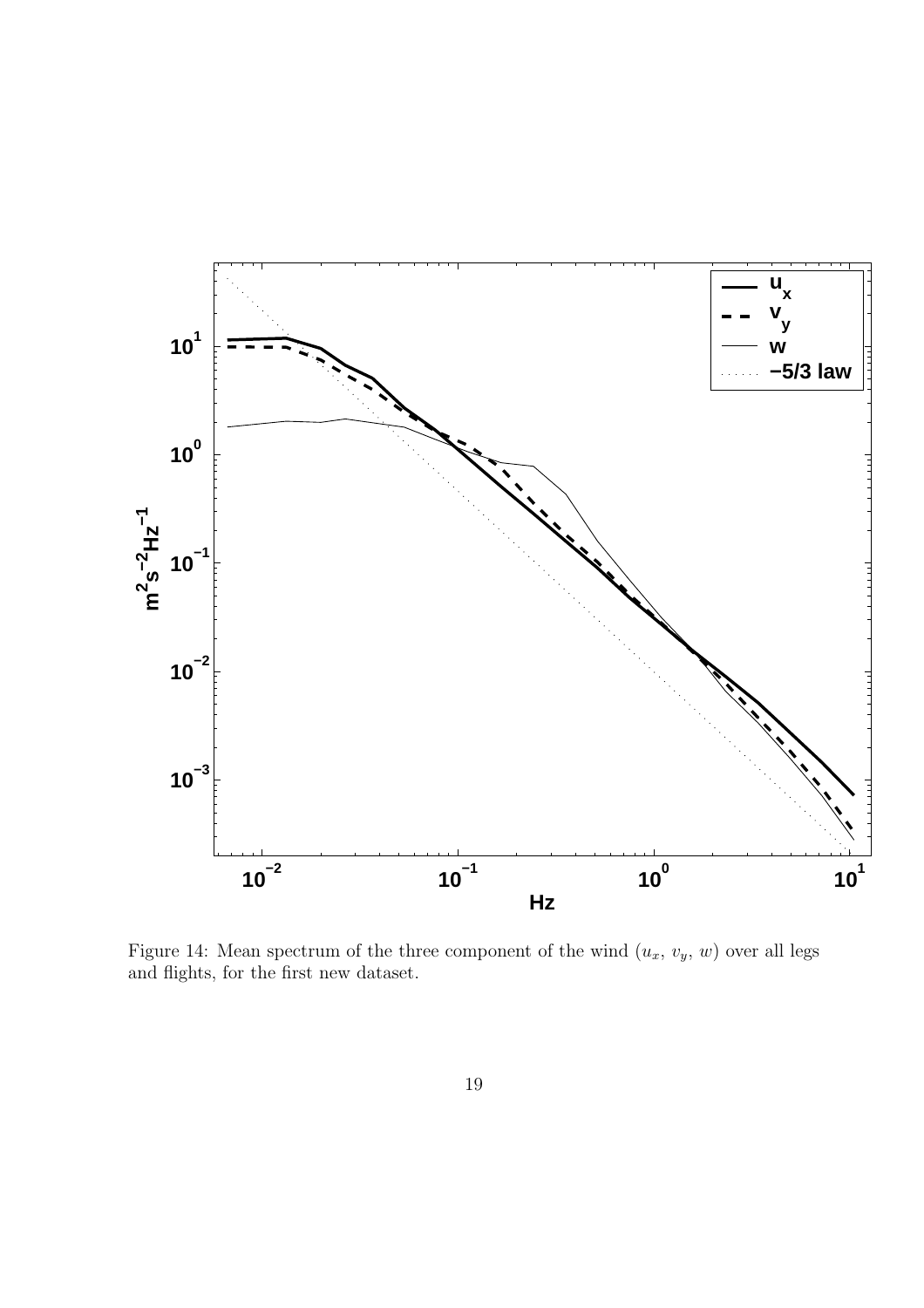

Figure 15: Mean spectrum of the three component of the wind  $(u_x, v_y, w)$  over all legs and flights, for the second new dataset.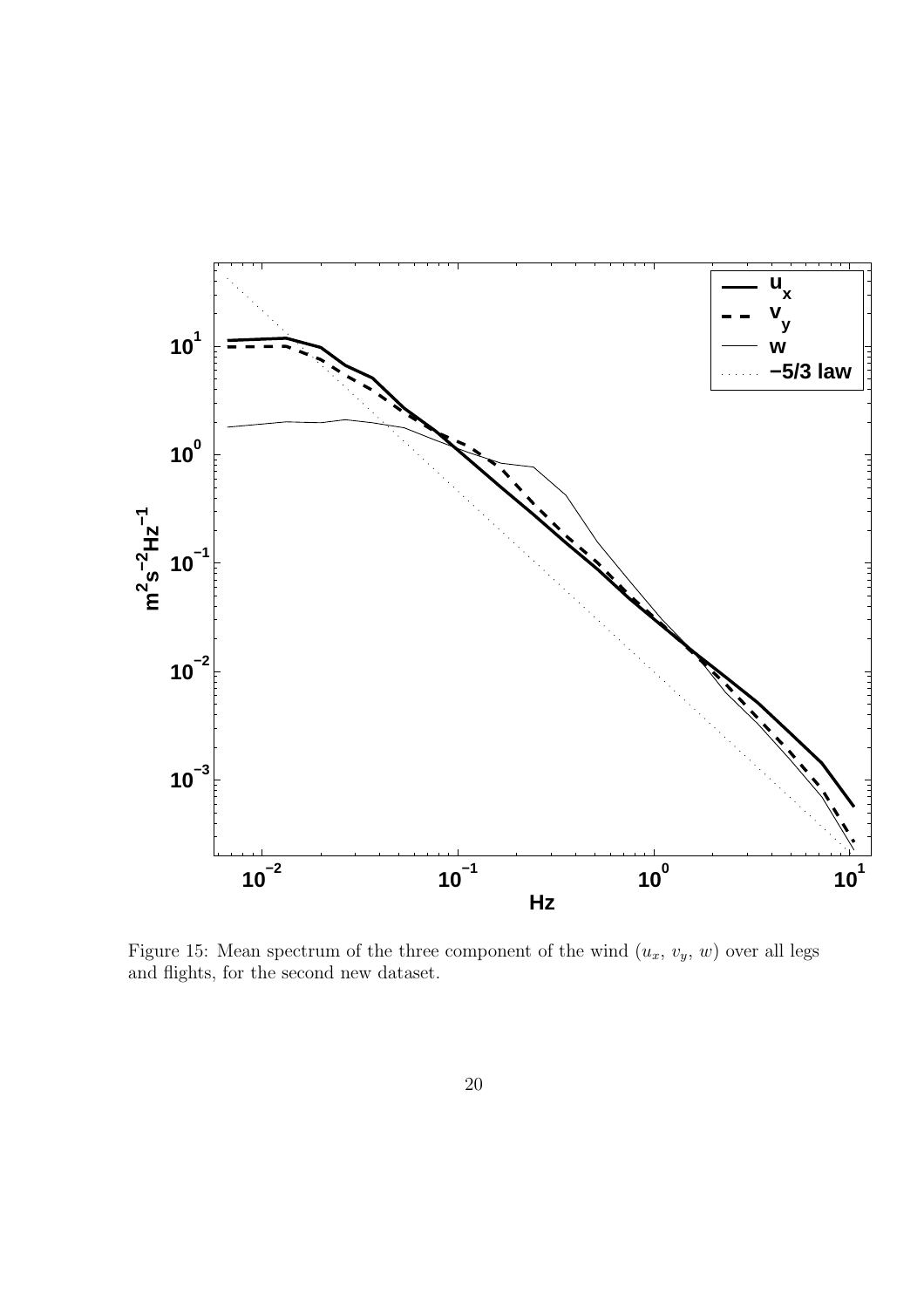

Figure 16: Mean spectrum of the longitudinal wind component over all legs and flights, for the three different datasets. Grey is the second new dataset, black is the original dataset, and dashed black line is the first new dataset.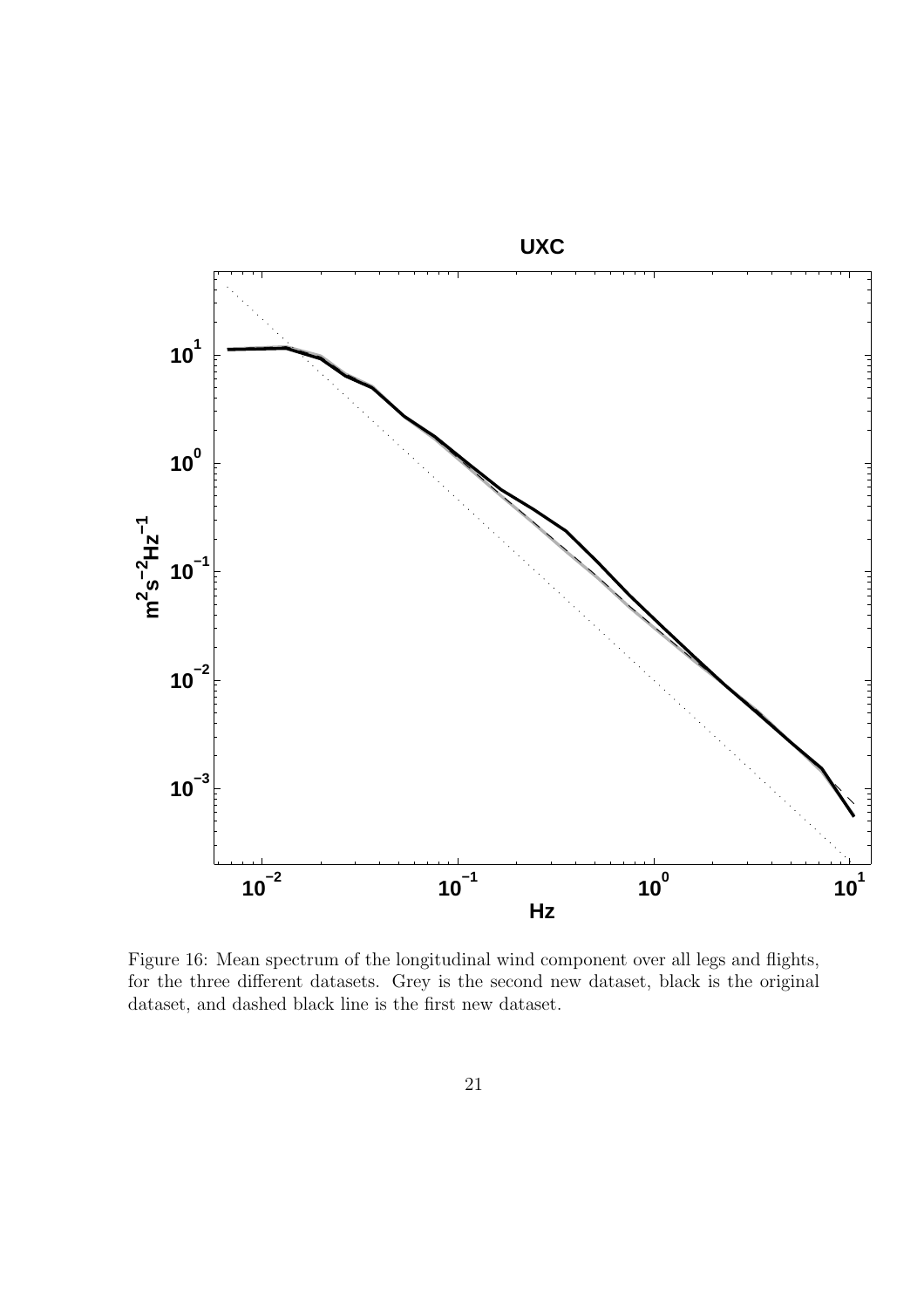

Figure 17: Mean spectrum of the transverse wind component over all legs and flights, for the three different datasets. Grey is the second new dataset, black is the original dataset, and dashed black line is the first new dataset.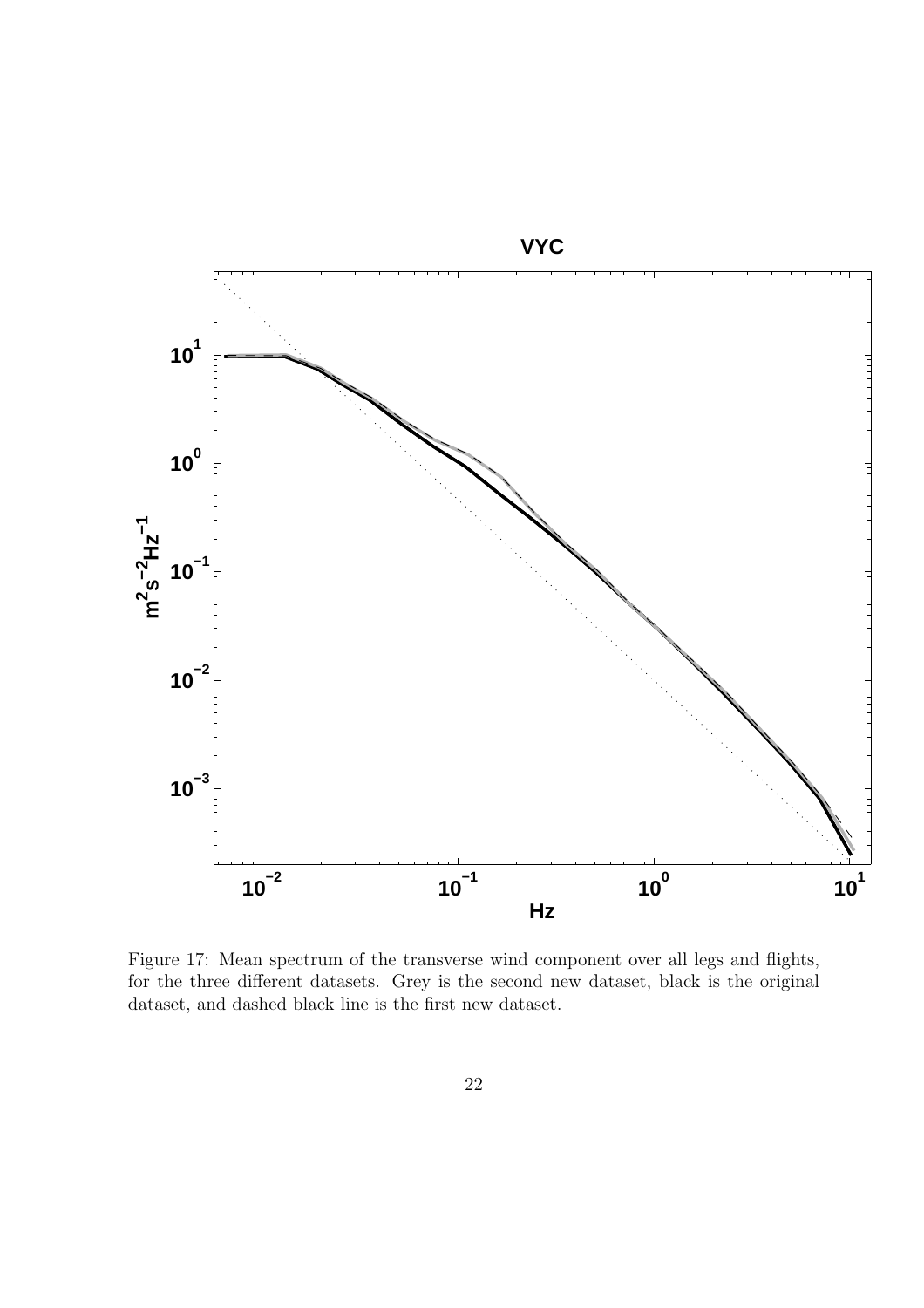

Figure 18: Mean spectrum of the vertical wind velocity over all legs and flights, for the three different datasets. Grey is the second new dataset, black is the original dataset, and dashed black line is the first new dataset.